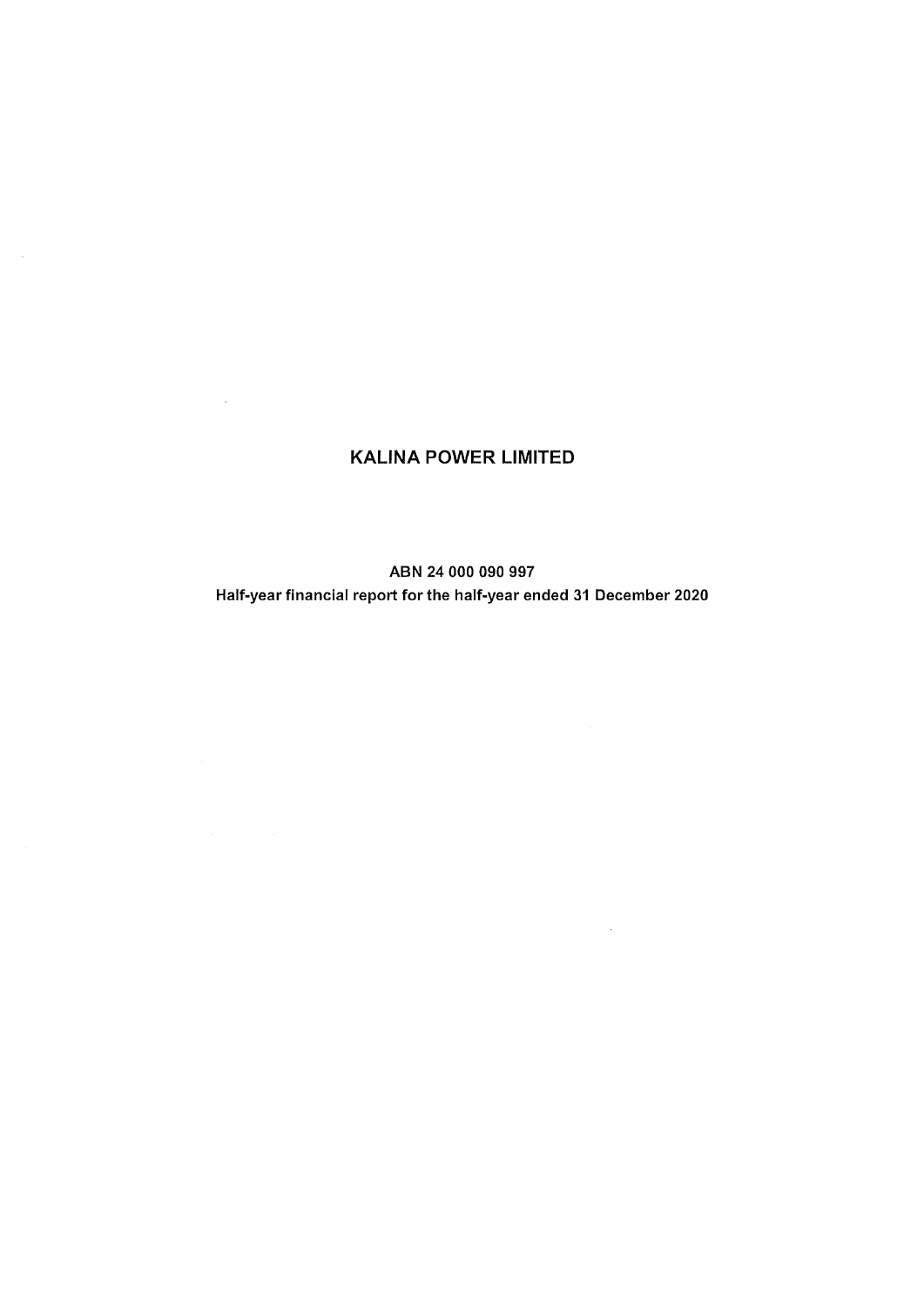## Contents

| Consolidated statement of profit or loss and other comprehensive income for the half-year ended 31 |
|----------------------------------------------------------------------------------------------------|
|                                                                                                    |
|                                                                                                    |
| Consolidated statement of changes in equity for the half-year ended 31 December 2020 12            |
|                                                                                                    |
|                                                                                                    |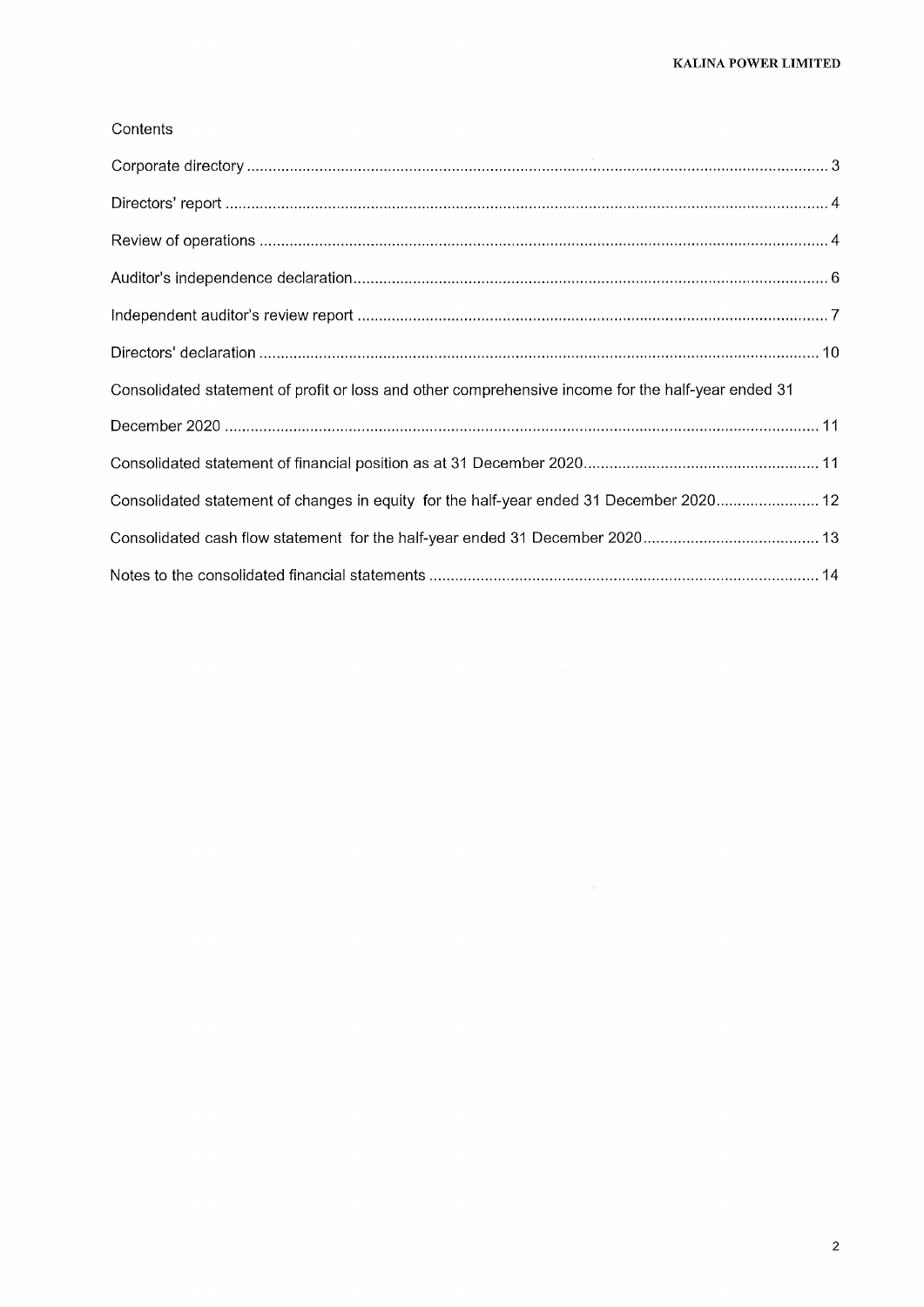# **CORPORATE DIRECTORY**

 $\bar{\gamma}$ 

 $\hat{f}$  and  $\hat{f}$  and  $\hat{f}$ 

 $\sim 10^7$ 

| Directors:                          | Mr Ross MacLachlan<br>Mr Tim Horgan<br>Mr Jeffry Myers<br>Dr Malcolm Jacques<br>Mr Peter Littlewood                                             | Chief Executive Officer and current acting Chairman<br><b>Executive Director</b><br><b>Executive Director</b><br>Non-executive Director<br>Non-executive Director |
|-------------------------------------|-------------------------------------------------------------------------------------------------------------------------------------------------|-------------------------------------------------------------------------------------------------------------------------------------------------------------------|
| <b>Company Secretary:</b>           | Mr Kesh Thurairasa                                                                                                                              |                                                                                                                                                                   |
| <b>Registered Office:</b>           | Suite 6, 795, Glenferrie Road<br>Hawthorn VIC 3122<br>Telephone: + 61 3 9236 2800<br>Facsimile: $+61398183656$                                  |                                                                                                                                                                   |
| <b>Principal Place of Business:</b> | Ground Floor<br>Suite 6, 795 Glenferrie Road<br>Hawthorn VIC 3122<br>Telephone: + 61 3 9236 2800<br>Facsimile: +61 38 9818 3656                 |                                                                                                                                                                   |
| <b>Share Registry:</b>              | Computershare Registry Services Pty Limited<br>Yarra Falls, 452 Johnston Street,<br>Abbotsford, Vic, Australia, 3067<br>Telephone: 1300 787 272 |                                                                                                                                                                   |
| Bankers:                            | Commonwealth Bank of Australia<br>385 Bourke Street<br>Melbourne VIC 3000                                                                       |                                                                                                                                                                   |
| Auditors:                           | HLB Mann Judd<br>Level 9, 575 Bourke Street<br>Melbourne VIC 3000<br>Telephone: +61 3 9606 3888<br>Facsimile: +61 3 9606 3800                   |                                                                                                                                                                   |
| Solicitors:                         | Gadens Lawyers<br>Level 25 Bourke Place<br>600 Bourke Street<br>Melbourne VIC 3000                                                              |                                                                                                                                                                   |
| <b>Stock Exchange:</b>              |                                                                                                                                                 | The Company is listed on the Australian Stock Exchange. ASX code: KPO                                                                                             |
| Other Information:                  | company limited by shares.                                                                                                                      | KALINA POWER LIMITED, incorporated and domiciled in Australia, is a publicly listed                                                                               |

 $\sim$   $\sim$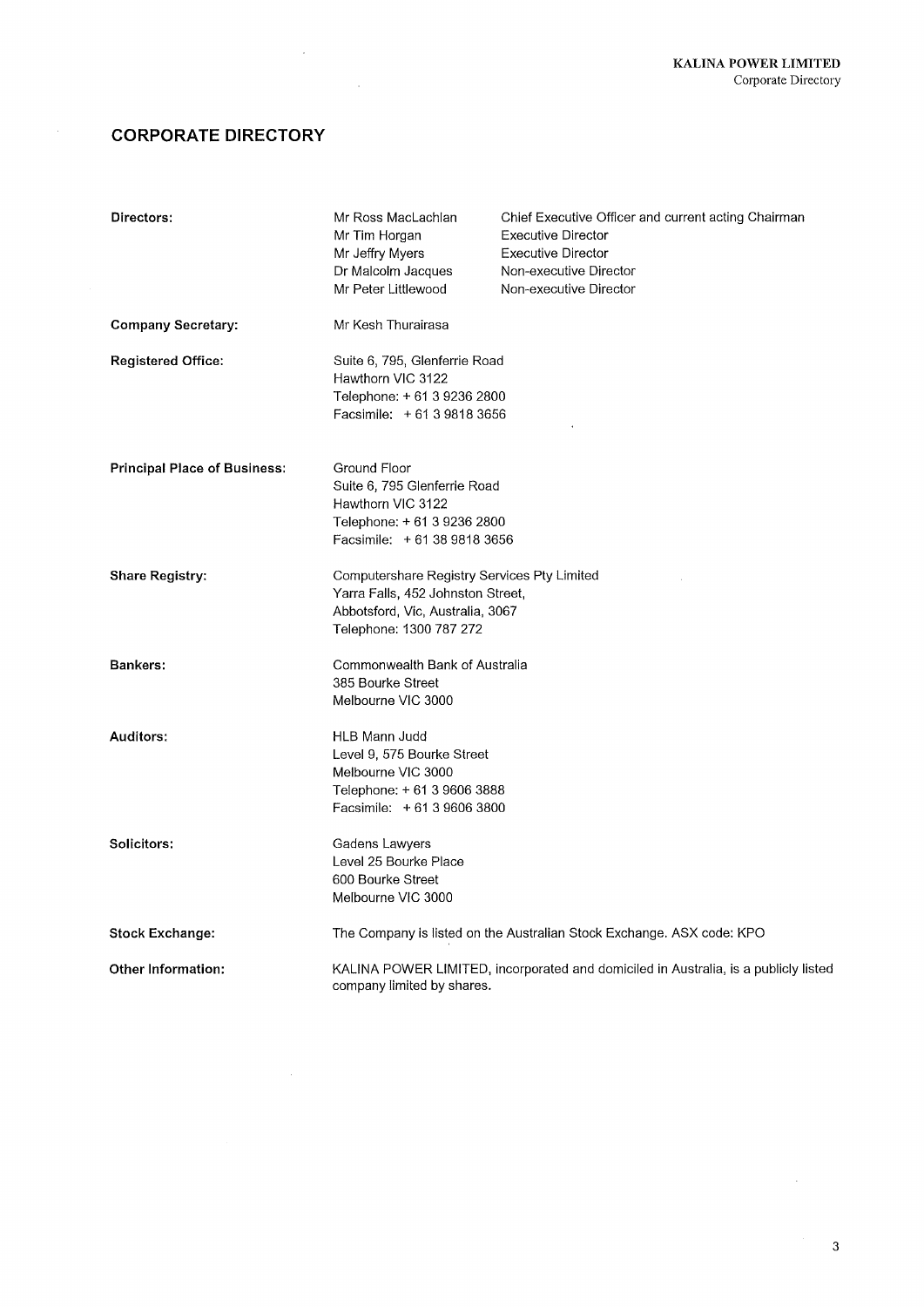## Directors' report

The directors of KALINA Power Limited present the interim financial report of the company and its subsidiaries (the consolidated entity) for the half-year ended 31 December 2020. In order to comply with the provisions of the Corporations Act 2001, the directors report as follows:

The names of the directors of the company during or since the end of the half-year are:

Mr Ross MacLachlan (Chief Executive Officer and current acting Chairman) Mr Tim Horgan (Executive Director) Mr Jeffry Myers (Executive Director) Dr Malcolm Jacques (Non-executive Director) Mr Peter Littlewood (Non-executive Director)

### **Review of operations**

The total loss of the consolidated entity attributable to the owners of the parent for the half year ended 31 December 2020 was \$4,349,523 (2019: net loss \$2,328,150). This equates to a basic loss per share of 0.4 cents (2019: basic loss per share of  $0.3$  cents).

During the period the Company raised \$8,035,221 (gross) at an issue price of 2.5 cents per share through a nonrenounceable rights issue and a private placement. The placement had been supported by Company directors as part of the total Placement with the required shareholder approval obtained at the Company's AGM held in November. Funds raised are primarily being used toward the development of the Company's Alberta projects and for ongoing working capital requirements.

Project locations have been selected with existing grid infrastructure that can each accommodate a 30MW plant. Each of these plants is to be configured with a 20MW advanced gas turbine and a KALINA Cycle® waste heat recovery module that can generate 10MW of zero-emissions power from the gas turbine's waste heat. The extra 50% of "emissions-free" power generated by a 10MW KALINA Cycle module represents the CO2 equivalent offset of approximately 40,000 tonnes per year.

KDP currently has site control established at two different 30MW locations. In the last six months, KDP has identified additional locations that can each accommodate two, 30MW KALINA Combined Cycle power plants. These new, 60MW locations will materially improve project returns through greater synergies, cost reductions and contracting efficiencies. KDP has conducted an extensive process to secure a 60MW location and expects to announce the outcome once the formal process is complete. When this new 60MW location is finalised. KDP will have three locations under site control, representing a total generating capacity of 120MW, derived from four, 30MW plants,

KDP is engaged in detailed negotiations with several gas suppliers and industrial partners looking to toll their gas to power and effectively price their gas to a power index. This can be achieved through a 15 to 20-year tolling fee, paid by the gas producer for the use of the KDP plant to process their gas into power at market prices. One of the important criteria has been to have sufficient power generating capacity to require volumes of gas that are meaningful or strategically relevant. As part of the 30MW plant configuration, each 20MW gas turbine requires approximately five million standard cubic feet per day of gas. The tolling agreements being negotiated for 120MW of generating capacity will require roughly 20 million standard cubic feet per day of gas, which is significant.

The Company believes that the successful execution of this strategy will represent a transformative breakthrough and serve as a platform for KALINA to become a leading global waste heat-to-power company.

### Cornorate

Loss for the half year attributed to owners of the parent was \$4,349,523 (2019: loss \$2,328,150). The loss includes non-cash items of \$1,323,378 on account of share options issued to employees and consultants and \$1,925,930 relate to Alberta project development expenses. During the period the Company issued 321,408,825 ordinary shares at 2.5 cents per share raising \$7,160,339 after costs. Furthermore the Company issued an additional 1,333,333 ordinary shares at 3 cents per share raising \$40,000.

### **Subsequent events**

- On 28 January 2021, the Company announced that the project in Alberta is being scaled up with the Company  $1<sub>1</sub>$ securing more sites. The Company further announced that its wholly owned subsidiary Kalina Distributed Power (KDP) has identified additional locations that can each accommodate two, 30MW KALINA combined cycle power plants. These new, 60MW locations will materially improve project returns through greater synergies, cost reductions and contract efficiencies.
- 2. On 4 February 2021, the Company's Canadian subsidiary, Kalina Distributed Power Limited ("KDP") reported continued successful project development activity for its distributed power generation program in Alberta, Canada. During the period half, Enerflex Ltd. (TSX: EFX) ("Enerflex") was engaged by KDP and successfully completed an important engineering contract which confirms the KALINA Cycle can be cost-effectively modularized and fabricated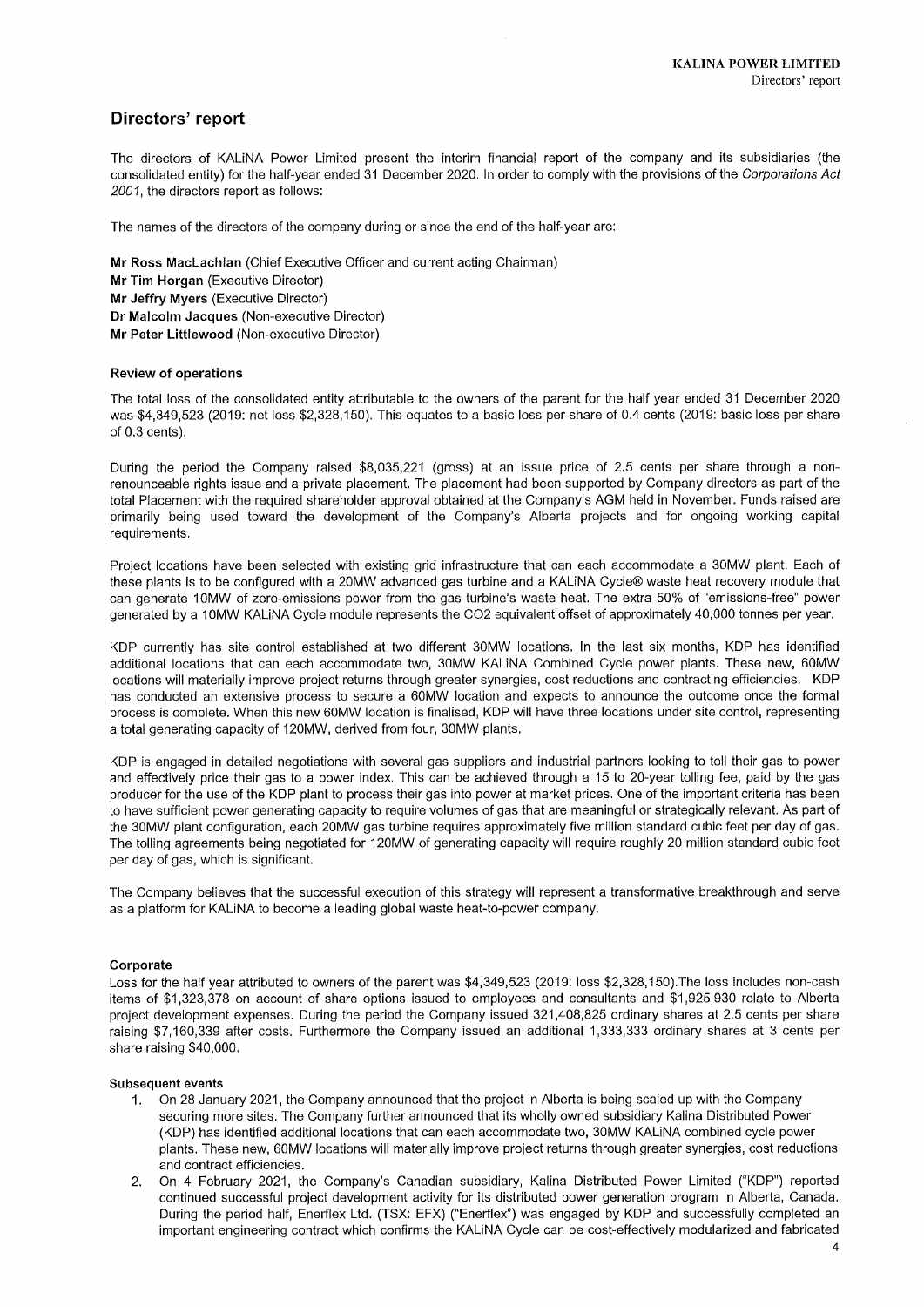for KALINA's Combined cycle power plants in Alberta. Enerflex is now engaged in the final phase of detailed engineering, which will provide greater price and scheduling certainty for KALINA's Combined Cycle power plants in Alberta, as required for Full Notice To Proceed ("FNTP") and financial close

The recent Front-End Engineering Design ("FEED") work completed by Enerflex delivered a Class 3 cost estimate (+20% / -10% accuracy) for a 30MW design of the KALINA Combined Cycle power facility. KALINA has also conducted a comprehensive review of the FEED deliverables and validated Enerflex's optimized modularization strategy, including:

- Confirmation of fabrication and assembly capabilities in Enerflex's quality-controlled facilities in Alberta;
- Modularization significantly reduces costs for on-site installation and construction;
- Modularization translates to improved cost certainty and confirmed delivery times for equipment, fabrication, and construction;
- Flexibility of KALINA Cycle® modules can be viable using waste heat paired with several different gas turbine manufacturers;
- Cost estimates confirm KALINA's project financial targets can be achieved; and
- Design opportunities have been identified for further cost reductions.
- On 13 February 2021, The Victorian Government introduced stage 4 restrictions for 5 days. This restriction forced  $3.$ the corporate office staff to work remotely from home. However, this has not had any material impact on the company's operations as the Company was able to adopt to these restrictions as in previous restrictions. With the rollout of vaccine in Australia and Canada, the Company expects the operating environment to improve.

No other events or matters have arisen which significantly affected or may significantly affect the operations of the group, the results of those operations or the state of affairs of the group in future financial years.

### Auditor's independence declaration

The auditor's independence declaration is included on page 6 of the half-year financial report.

Signed in accordance with a resolution of directors made pursuant to S.306(3) of the Corporations Act 2001.

On behalf of the Directors

Tim Horgan Director Melbourne, 25 February, 2021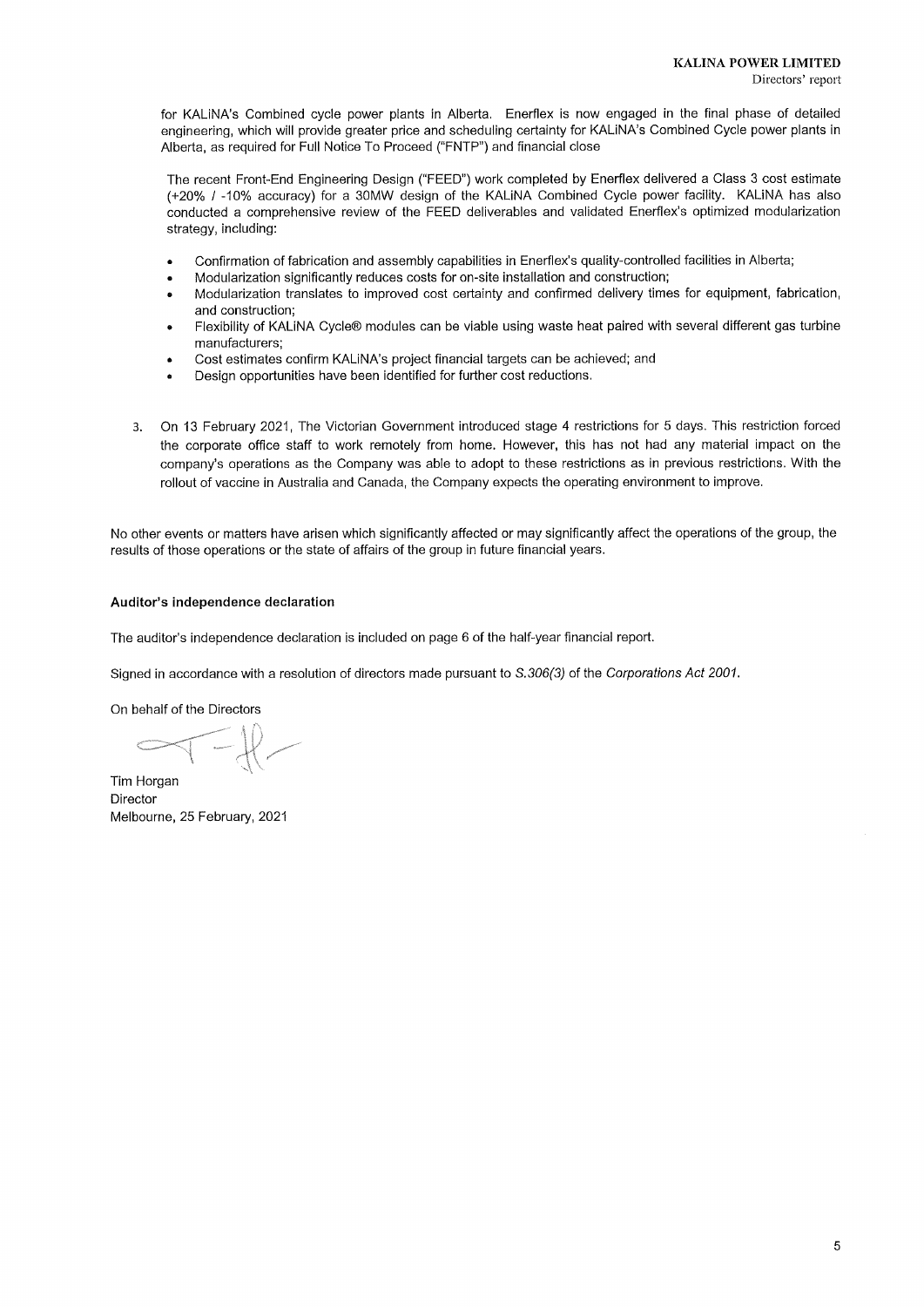

### **AUDITOR'S INDEPENDENCE DECLARATION**

As lead auditor for the review of the financial report of Kalina Power Limited for the half-year ended 31 December 2020, I declare that, to the best of my knowledge and belief, there have been no contraventions of:

- (a) the auditor independence requirements of the *Corporations Act 2001* in relation to the review; and
- (b) any applicable code of professional conduct in relation to the review.

This declaration is in respect of Kalina Power Limited and the entities it controlled during the period.

HLB Mann Judd

**HLB Mann Judd Michael Gummery Chartered Accountants Partner**

Melbourne 25 February 2021

### hlb.com.au

HLB Mann Judd (VIC Partnership) ABN 20 696 861 713 Level 9, 575 Bourke Street, Melbourne VIC 3000 | GPO Box 2850, Melbourne VIC 3001 T: +61 (0) 3 9606 3888 F: +61 (0) 3 9606 3800 E: mailbox@hlbvic.com.au Liability limited by a scheme approved under Professional Standards Legislation.

HLB Mann Judd (VIC Partnership) is a member of HLB International, the global advisory and accounting network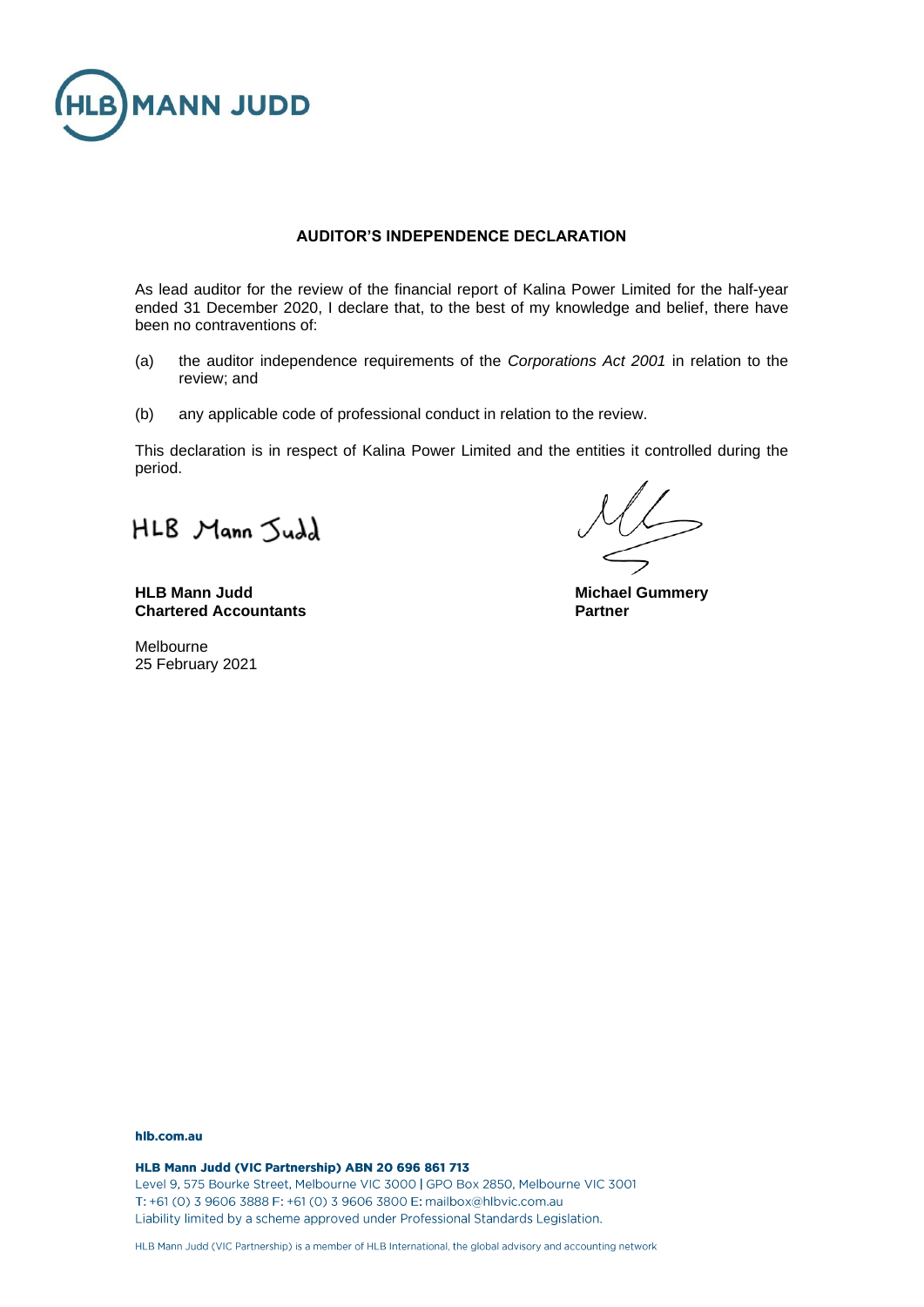

### **Independent Auditor's Review Report to the Members of Kalina Power Limited**

### **Report on the Half-Year Financial Report**

### **Conclusion**

We have reviewed the accompanying half-year financial report of Kalina Power Limited ("the Company") and its controlled entities ("the Group"), which comprises the consolidated interim statement of financial position as 31 December 2020, the consolidated interim statement of profit or loss and other comprehensive income, the consolidated interim statement of changes in equity and the consolidated interim statement of cash flows for the half-year ended on that date, notes comprising a summary of significant accounting policies and other explanatory notes, and the directors' declaration.

Based on our review, which is not an audit, we have not become aware of any matter that makes us believe that the half-year financial report of the Group is not in accordance with the *Corporations Act 2001* including:

- (a) giving a true and fair view of the Group's financial position as at 31 December 2020 and of its performance for the half-year ended on that date; and
- (b) complying with Accounting Standard AASB 134 *Interim Financial Reporting* and the *Corporations Regulations 2001*.

### **Material Uncertainty Related to Going Concern**

We draw attention to Note 1 Going Concern in the interim financial report, which indicates that the Group incurred a loss before tax of \$4,456,183 (2019: loss before tax of \$2,422,972) for the 6-month period ended 31 December 2020 and, over that period, incurred net operating cash outflows of \$3,125,328 (2019: net operating cash outflows of \$1,948,666). As stated in Note 1 Going Concern, these events or conditions indicate that a material uncertainty exists that may cast significant doubt on the Group's ability to continue as a going concern. Our conclusion is not modified in respect of this matter.

### **Basis for Conclusion**

We conducted our review in accordance with ASRE 2410 *Review of a Financial Report Performed by the Independent Auditor of the Entity*. Our responsibilities are further described in the *Auditor's Responsibilities for the Review of the Financial Report* section of our report. We are independent of the Group in accordance with the auditor independence requirements of the *Corporations Act 2001* and the ethical requirements of the Accounting Professional and Ethical Standards Board's APES 110 *Code of Ethics for Professional Accountants (including Independence Standards*) (the Code) that are relevant to our audit of the annual financial report in Australia. We have also fulfilled our other ethical responsibilities in accordance with the Code.

We confirm that the independence declaration required by the *Corporations Act 2001* which has been given to the directors of the Company, would be in the same terms if given to the directors as at the time of this auditor's review report.

### hlb.com.au

HLB Mann Judd (VIC Partnership) ABN 20 696 861 713 Level 9, 575 Bourke Street, Melbourne VIC 3000 | GPO Box 2850, Melbourne VIC 3001 T: +61 (0) 3 9606 3888 F: +61 (0) 3 9606 3800 E: mailbox@hlbvic.com.au Liability limited by a scheme approved under Professional Standards Legislation.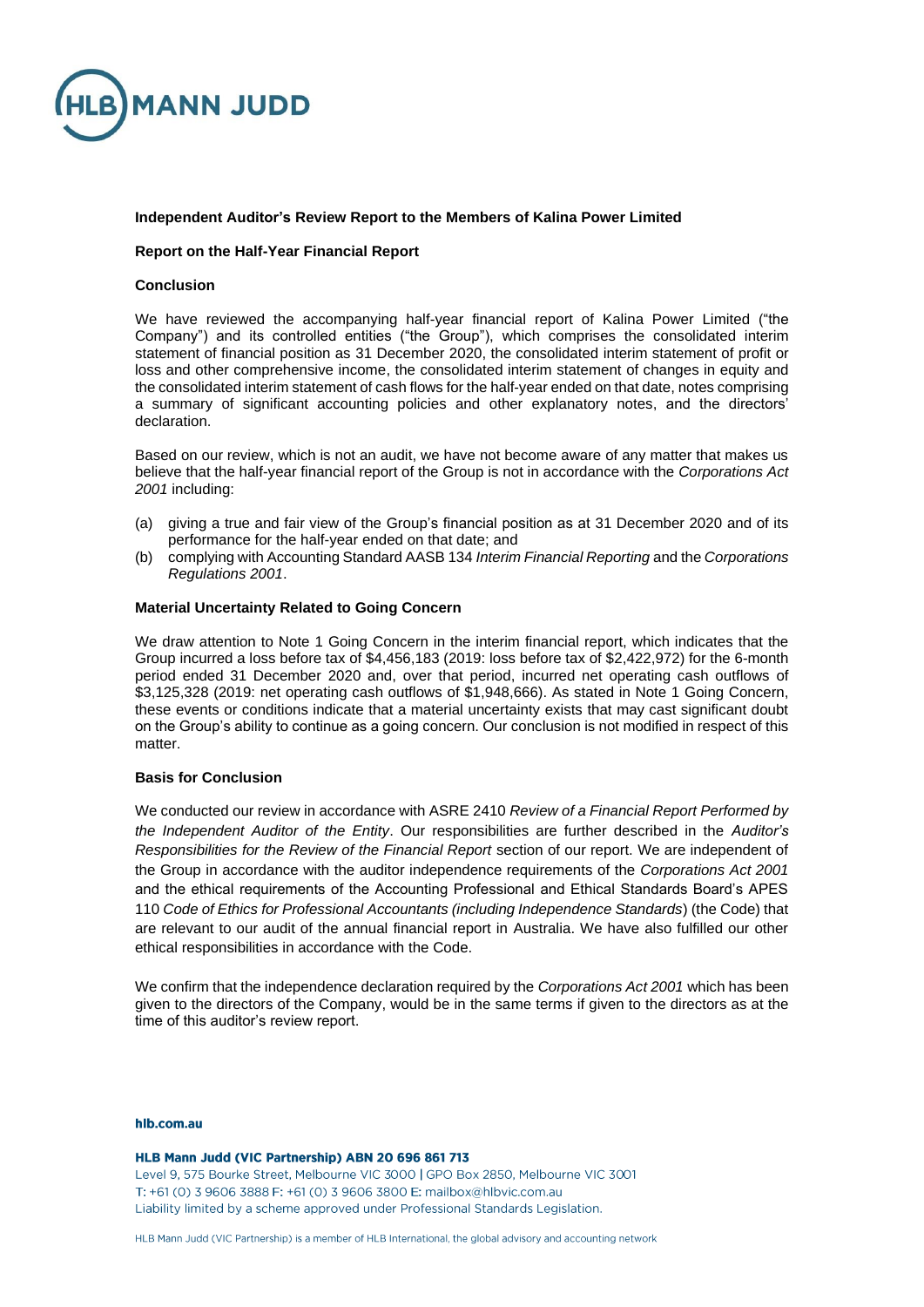

### **Responsibility of the Directors for the Financial Report**

The directors of the Group are responsible for the preparation of the half-year financial report that gives a true and fair view in accordance with Australian Accounting Standards and the *Corporations*  Act 2001 and for such internal control as the directors determine is necessary to enable the preparation of the half-year financial report that gives a true and fair view and is free from material misstatement, whether due to fraud or error.

### **Auditor's Responsibility for the Review of the Financial Report**

Our responsibility is to express a conclusion on the half-year financial report based on our review. ASRE 2410 requires us to conclude whether we have become aware of any matter that makes us believe that the half-year financial report is not in accordance with the *Corporations Act 2001* including giving a true and fair view of the Group's financial position as at 31 December 2020 and its performance for the half-year ended on that date, and complying with Accounting Standard AASB 134 *Interim Financial Reporting* and the *Corporations Regulations 2001*.

A review of a half-year financial report consists of making enquiries, primarily of persons responsible for financial and accounting matters, and applying analytical and other review procedures. A review is substantially less in scope than an audit conducted in accordance with Australian Auditing Standards and consequently does not enable us to obtain assurance that we would become aware of all significant matters that might be identified in an audit. Accordingly, we do not express an audit opinion.

HLB Mann Judd

**HLB Mann Judd Michael Gummery Chartered Accountants** 

Melbourne 25 February 2021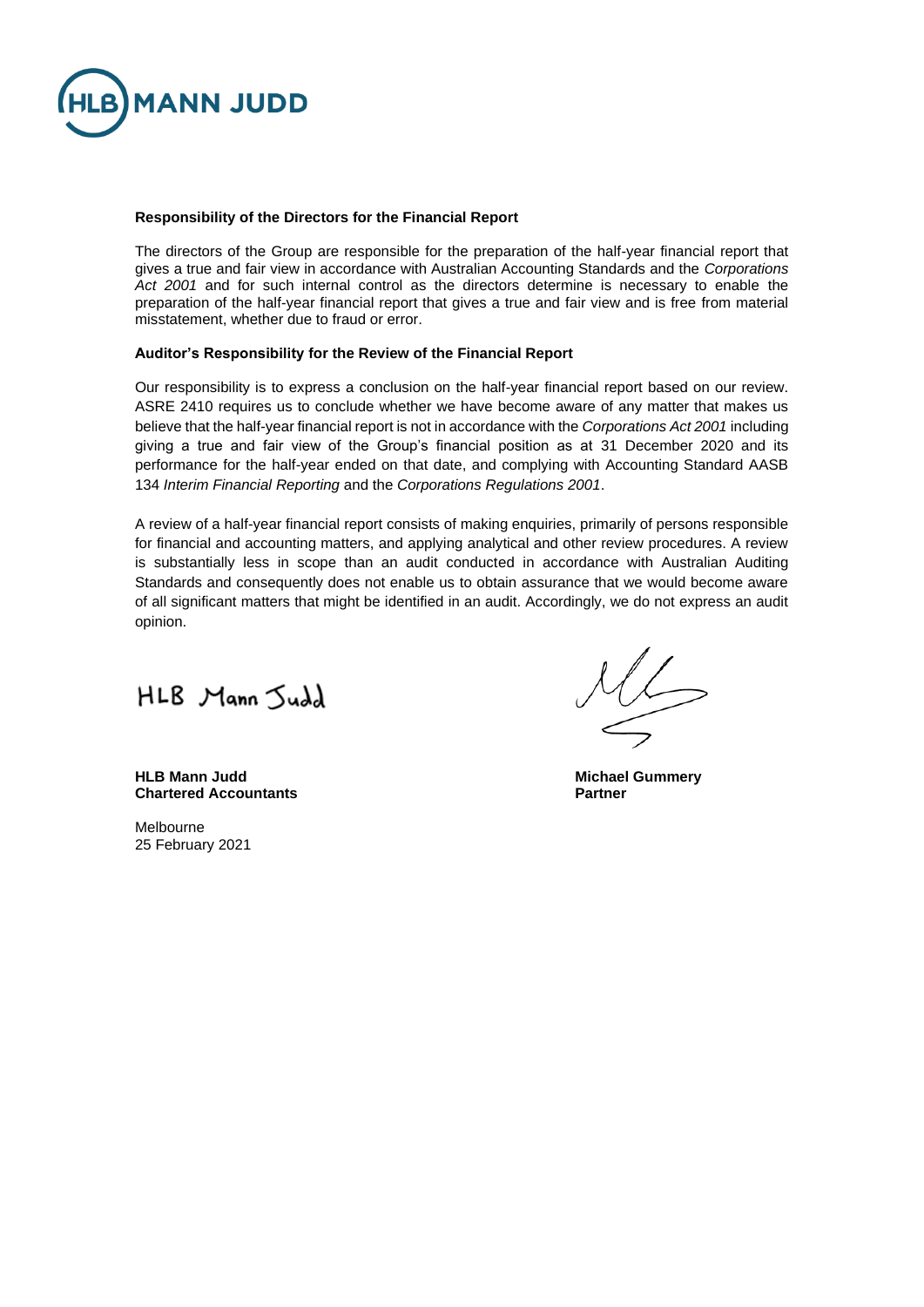# Directors' declaration

In accordance with a resolution of the directors of KALINA Power Limited, the directors of the Company declare that:

- $1.$ The Financial Statements and notes as set out on pages 11 to 18 are in accordance with the Corporations Act 2001 including:
	- Complying with Accounting Standard AASB 134: Interim Financial Reporting; and a.
	- $b.$ Giving a true and fair view of the consolidated entity's financial position as at 31 December 2020 and of its performance for the half year ending on that date.
- In the directors' opinion and based on the factors outlined in Note 1 Going Concern, there are reasonable grounds  $2.$ to believe that the Company will be able to pay its debts as and when they become due and payable.

On behalf of the Directors

Tim Horgan Director Melbourne, 25 February, 2021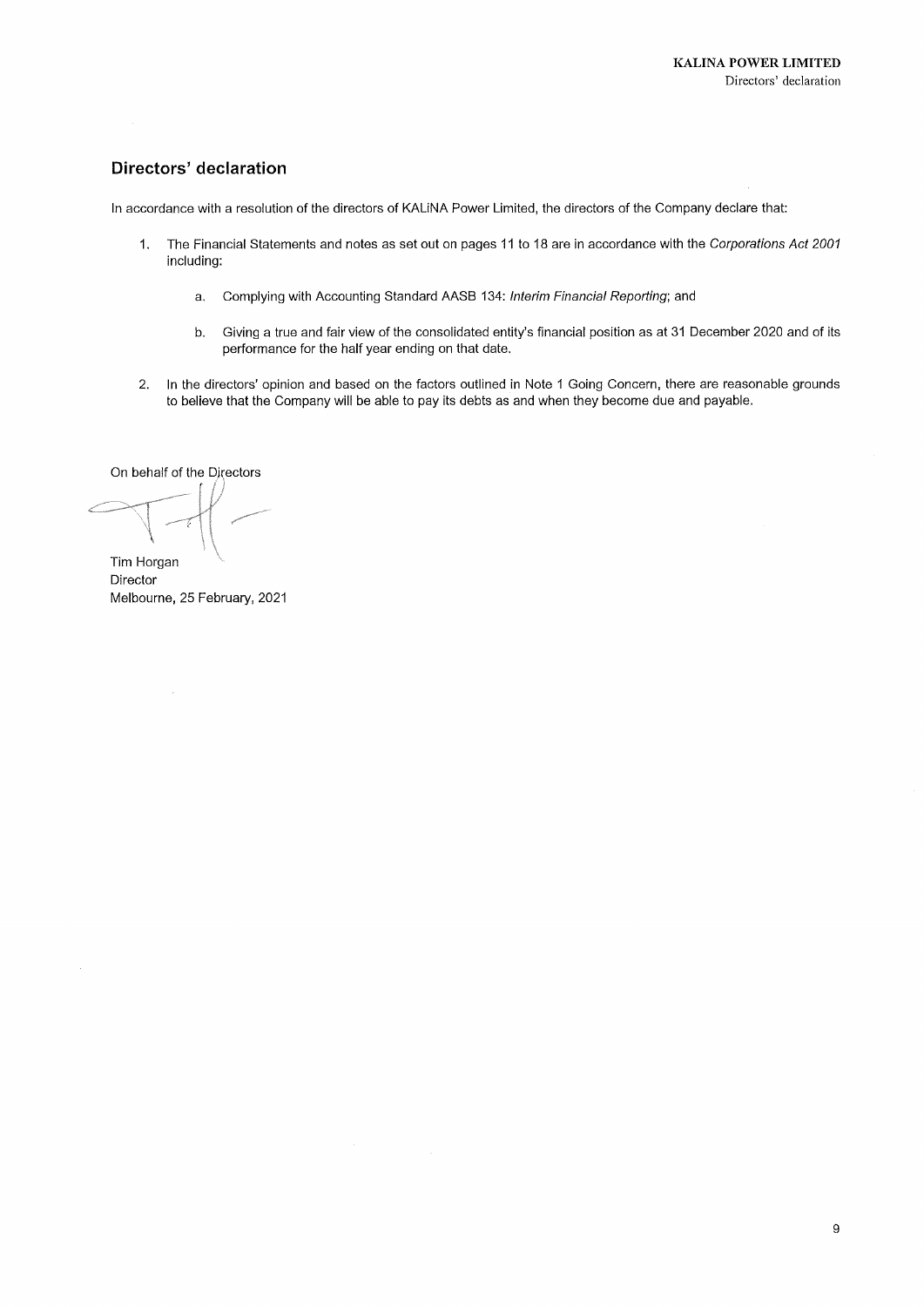# Consolidated statement of profit or loss and other comprehensive income<br>for the half-year ended 31 December 2020

|                                                               |                                         | Consolidated                            |
|---------------------------------------------------------------|-----------------------------------------|-----------------------------------------|
|                                                               | Half-year<br>ended<br>31 Dec 2020<br>\$ | Half-year<br>ended<br>31 Dec 2019<br>\$ |
|                                                               |                                         |                                         |
| <b>Continuing operations</b>                                  |                                         |                                         |
| Revenue                                                       |                                         |                                         |
| Cost of sales                                                 |                                         |                                         |
| Gross profit/(loss)                                           |                                         |                                         |
| Other revenue/(expenses)<br>Finance income                    | 151,084<br>3,463                        | 188,569<br>692                          |
| Employee benefits expenses                                    | (1,740,960)                             | (1, 296, 094)                           |
| Administration expenses                                       | (193, 793)                              | (204, 816)                              |
| Depreciation and amortisation expense                         | (2,891)                                 | (2, 109)                                |
| Travel expenses                                               | (30, 106)                               | (128, 488)                              |
| Bad debts                                                     |                                         | (58)                                    |
| Gain on financial assets at fair value through profit or loss |                                         | 41,939                                  |
| Legal and professional fees                                   | (2, 187, 574)                           | (858, 104)                              |
| Patent costs                                                  | (333,501)                               | (100, 457)                              |
| Foreign exchange gain/(loss)                                  | (60, 461)                               | 5,684                                   |
| Finance costs                                                 | (61, 444)                               | (69,730)                                |
| Loss before tax                                               | (4, 456, 183)                           | (2,422,972)                             |
| Income tax benefit/(expense)                                  |                                         |                                         |
|                                                               |                                         |                                         |
| Loss for the period                                           | (4,456,183)                             | (2,422,972)                             |
| Other comprehensive income/(loss), net of income tax          |                                         |                                         |
| Items that may be reclassified subsequently to profit or loss |                                         |                                         |
| Exchange reserve arising on translation of foreign operations | 216,293                                 | 3,375                                   |
| Other comprehensive gain for the period, net of income tax    | 216,293                                 | 3,375                                   |
| Total comprehensive income/(loss) for the period              | (4, 239, 890)                           | (2, 419, 597)                           |
| Profit/(Loss) attributed to:                                  |                                         |                                         |
| Owners of the parent                                          | (4,349,523)                             | (2,328,150)<br>(94, 822)                |
| Non-controlling interests                                     | (106, 660)<br>(4, 456, 183)             | (2,422,972)                             |
|                                                               |                                         |                                         |
| Total comprehensive profit/(loss) attributed to:              |                                         |                                         |
| Owners of the parent                                          | (4, 180, 321)                           | (2,066,706)                             |
| Non-controlling interests                                     | (59, 569)                               | (352, 891)                              |
|                                                               | (4, 239, 890)                           | (2,419,597)                             |
| Earnings/(loss) per share                                     |                                         |                                         |
| From continuing and discontinued operations:                  |                                         |                                         |
| Basic (cents per share)                                       | (0.4)                                   | (0.3)                                   |
| Diluted (cents per share)                                     | (0.4)                                   | (0.3)                                   |

Notes to the consolidated financial statements are included on pages 14 to 17.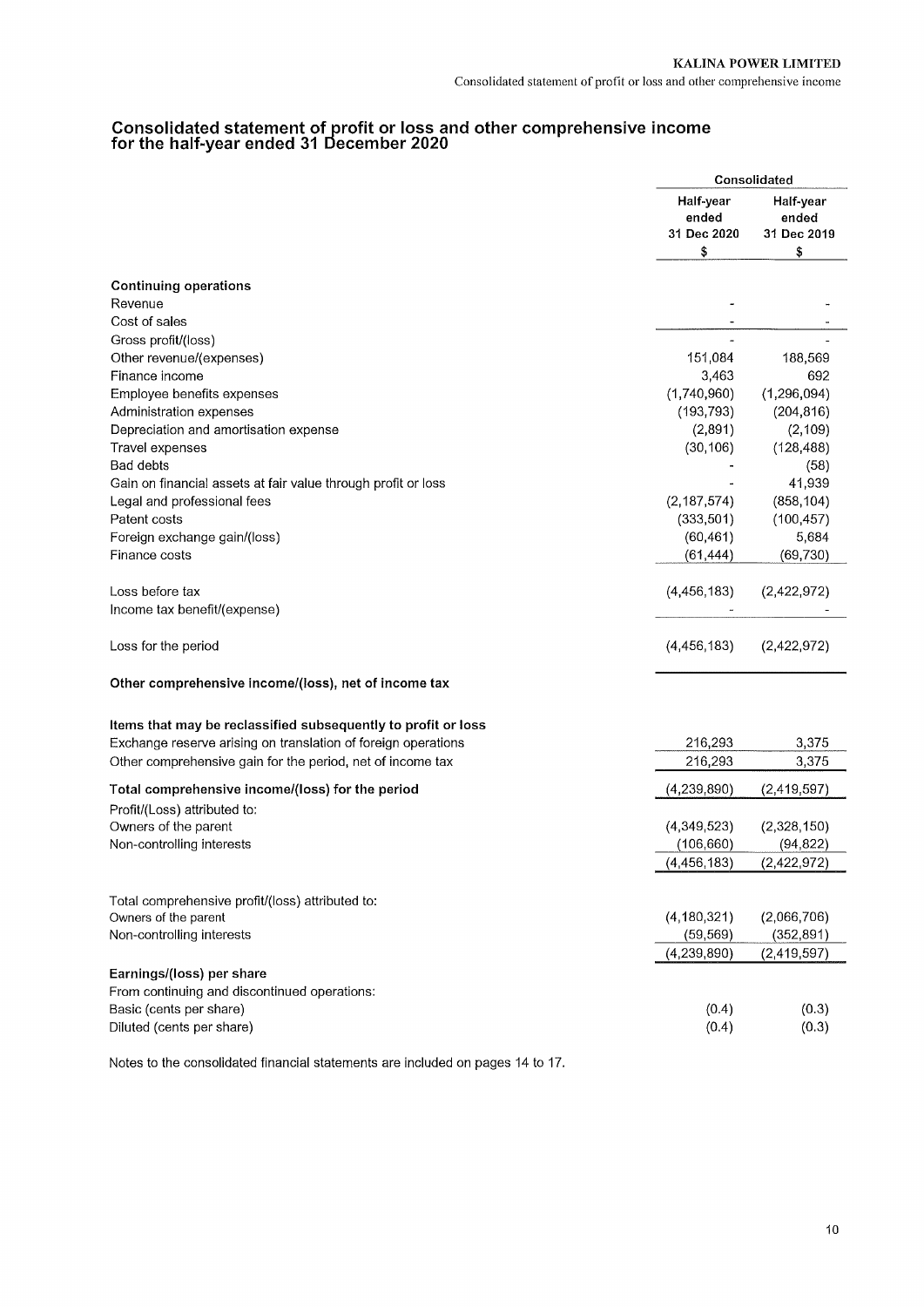# **Consolidated statement of financial position<br>as at 31 December 2020**

|                                                            |   |                | Consolidated  |
|------------------------------------------------------------|---|----------------|---------------|
|                                                            |   | 31 Dec         | 30 Jun        |
|                                                            |   | 2020           | 2020          |
|                                                            |   | \$             | \$            |
| <b>Current assets</b>                                      |   |                |               |
| Cash and cash equivalents                                  |   | 4,354,445      | 440,600       |
| Trade and other receivables                                |   | 99,871         | 98,101        |
| Other financial assets                                     |   |                | 2,573         |
| <b>Total current assets</b>                                |   | 4,454,316      | 541,274       |
| Non-current assets                                         |   |                |               |
| Investments accounted for using the equity method          |   | 9,200          | 9,200         |
| Property, plant and equipment                              |   | 19,461         | 19,707        |
| <b>Total non-current assets</b>                            |   | 28,661         | 28,907        |
| <b>Total assets</b>                                        |   | 4,482,977      | 570,181       |
| <b>Current liabilities</b>                                 |   |                |               |
| Trade and other payables                                   |   | 615,500        | 974,110       |
| Provisions                                                 |   | 167,619        | 291,703       |
| <b>Total current liabilities</b>                           |   | 783,119        | 1,265,813     |
| <b>Non-current liabilities</b>                             |   |                |               |
| Borrowings                                                 | 4 | 1,786,571      | 1,881,133     |
| Provisions                                                 |   | 45,455         | 38,673        |
| <b>Total non-current liabilities</b>                       |   | 1,832,026      | 1,919,806     |
| <b>Total liabilities</b>                                   |   | 2,615,145      | 3,185,619     |
| Net assets/(liabilities)                                   |   | 1,867,832      | (2,615,438)   |
| <b>Equity</b>                                              |   |                |               |
| <b>Issued capital</b>                                      |   | 117,883,350    | 113,804,238   |
| Reserves                                                   |   | 7,731,692      | 2,918,442     |
| <b>Accumulated losses</b>                                  |   | (112,999,775)  | (108,650,252) |
| Total equity attributable to equity holders of the company |   | 12,615,267     | 8,072,428     |
| Non-controlling interest                                   |   | (10, 747, 435) | (10,687,866)  |
| <b>Total equity</b>                                        |   | 1,867,832      | (2,615,438)   |

Notes to the consolidated financial statements are included on pages 14 to 17.

 $\hat{\mathcal{A}}$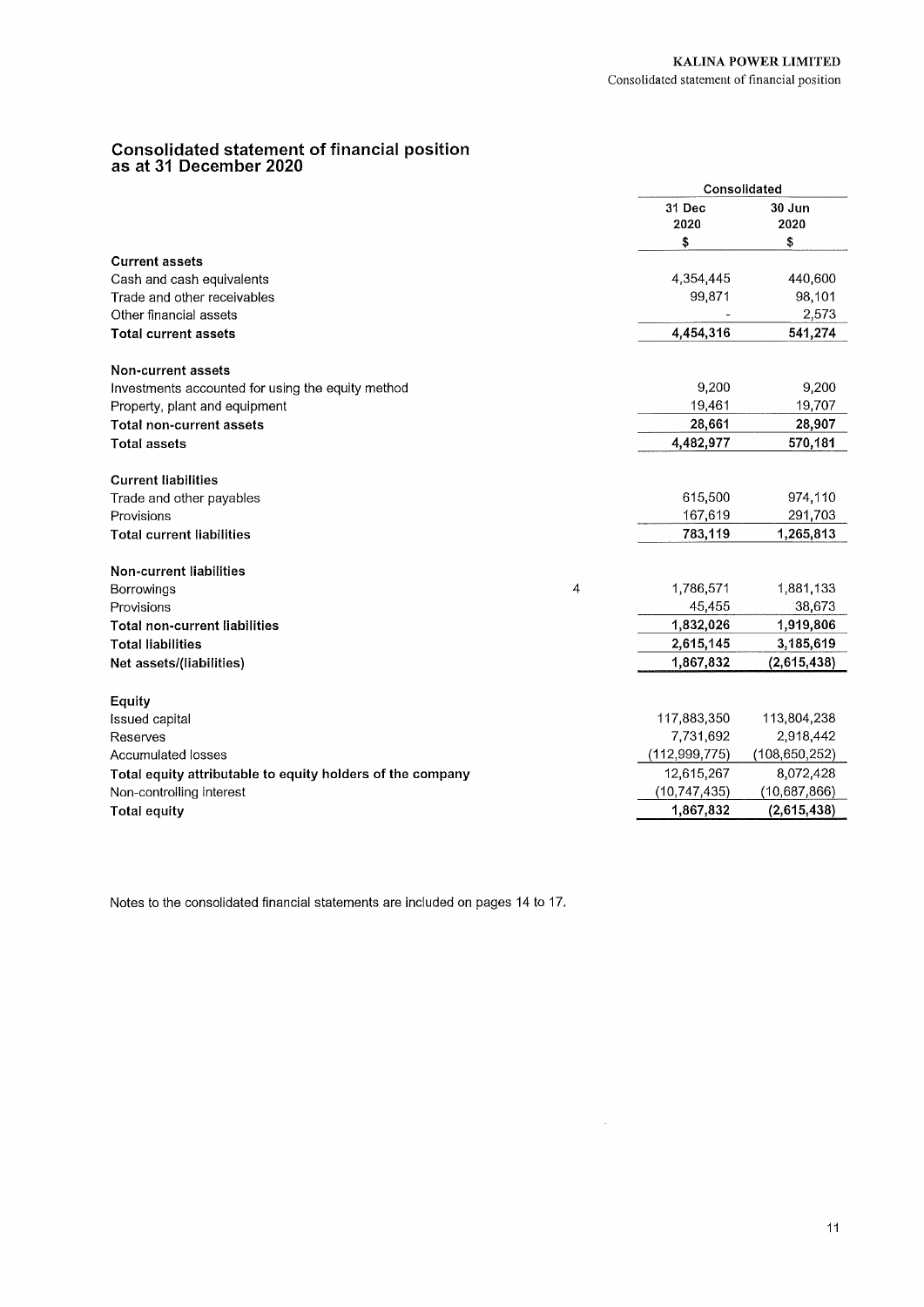| $\overline{\phantom{a}}$<br><b>ATTEP</b><br>ر ډې<br>د<br>۳<br>ALINA | $\frac{1}{2}$<br>d statement of<br>-vusolidater - |
|---------------------------------------------------------------------|---------------------------------------------------|
|---------------------------------------------------------------------|---------------------------------------------------|

Consolidated statement of changes in equity<br>for the half-year ended 31 December 2020

|                                  |                                      |                                    |                            |                          | Consolidated              |                             |                            |                         |             |
|----------------------------------|--------------------------------------|------------------------------------|----------------------------|--------------------------|---------------------------|-----------------------------|----------------------------|-------------------------|-------------|
|                                  | contributed<br>Issued<br>capital and | Foreign<br>currency<br>translation | Share<br>payments<br>based | <b>Other</b><br>reserves | Treasury<br><b>Shares</b> | Accumulated<br>losses       | Attributable               | non-                    | Total       |
|                                  | equity                               | φ<br>resery                        | reserve                    |                          |                           |                             | to owners of<br>the parent | controlling<br>interest |             |
|                                  |                                      |                                    |                            |                          |                           |                             |                            |                         |             |
| Balance at 1 July 2019           | 110,666,415                          | 3,283,216                          | 9,064,396                  | (9,939,836)              |                           | $(450,800)$ $(104,126,887)$ | 8,496,504                  | (10, 226, 781)          | (1,730,277) |
| Movement in foreign currency     |                                      | 261,444                            |                            |                          |                           |                             | 261,444                    | (258,069)               | 3,375       |
| Profit/(Loss) for the period     |                                      |                                    |                            |                          |                           | (2.328, 150)                | (2.328, 150)               | (94, 822)               | (2,422,972) |
| Total comprehensive loss for the |                                      |                                    |                            |                          |                           |                             |                            |                         |             |
| period                           |                                      | 261,444                            |                            |                          |                           | (2,328,150)                 | (2,066,706)                | (352, 891)              | (2,419,597) |
| New share issue                  | 3,292,000                            |                                    |                            |                          |                           |                             | 3,292,000                  |                         | 3,292,000   |
| <b>Options</b> Issued            |                                      |                                    | 735,612                    |                          |                           |                             | 735,612                    |                         | 735,612     |
| Capital raising costs            | (138, 153)                           |                                    |                            |                          |                           |                             | (138, 153)                 |                         | (138, 153)  |
| Balance at 31 December 2019      | 113,820,262                          | 3,544,660                          | 9,800,008                  | (9,939,836)              | (450, 800)                | (106,455,037)               | 10,319,257                 | (10, 579, 672)          | (260, 415)  |
|                                  |                                      |                                    |                            |                          |                           |                             |                            |                         |             |
|                                  |                                      |                                    |                            |                          |                           |                             |                            |                         |             |

|                                  | Issued<br>contributed<br>capital and | Foreign<br>translation<br>currency | Option                   | Other<br>reserves | Treasury<br><b>Shares</b> | Accumulated<br>losses          | owners of the<br>Attributable to | <b>Non-</b><br>controlling | Total       |
|----------------------------------|--------------------------------------|------------------------------------|--------------------------|-------------------|---------------------------|--------------------------------|----------------------------------|----------------------------|-------------|
|                                  | equity                               | 9<br>resen                         | eserve                   |                   |                           |                                | parent                           | interest                   |             |
| Balance at 1 July 2020           | 113,804,238                          | 3,509,070                          | 9,800,008                | (9,939,836)       |                           | $(450, 800)$ $(108, 650, 252)$ | 8,072,428                        | (10,687,866)               | (2,615,438) |
| Movement in foreign currency     |                                      | 169,202                            |                          |                   |                           |                                | 169,202                          | 47,091                     | 216,293     |
| Profit/(Loss) for the period     |                                      |                                    |                          |                   |                           | (4,349,523)                    | 4.349.523                        | 106,660                    | (4,456,183) |
| Total comprehensive loss for the |                                      |                                    |                          |                   |                           |                                |                                  |                            |             |
| period                           |                                      | 169.202                            |                          |                   |                           | (4,349,523)                    | (4, 180, 321)                    | (59, 569)                  | (4,239,890) |
| New share issue                  | 4,953,994                            |                                    |                          |                   |                           |                                | 4,953,994                        |                            | 4,953,994   |
| Options Issued                   |                                      |                                    | 4,644,048                |                   |                           |                                | 4,644,048                        |                            | 4,644,048   |
| Capital raising costs            | (874, 882)                           |                                    |                          |                   |                           |                                | (874.882)                        |                            | (874, 882)  |
| Balance at 31 December 2020      | 117,883,350                          | 3,678,272                          | $14,444,056$ (9.939.836) |                   |                           | $(450, 800)$ $(112, 999, 775)$ | 12.615.267                       | (10.747, 435)              | 1.867.832   |
|                                  |                                      |                                    |                          |                   |                           |                                |                                  |                            |             |

Notes to the consolidated financial statements are included on pages 14 to 17.

 $\frac{1}{2}$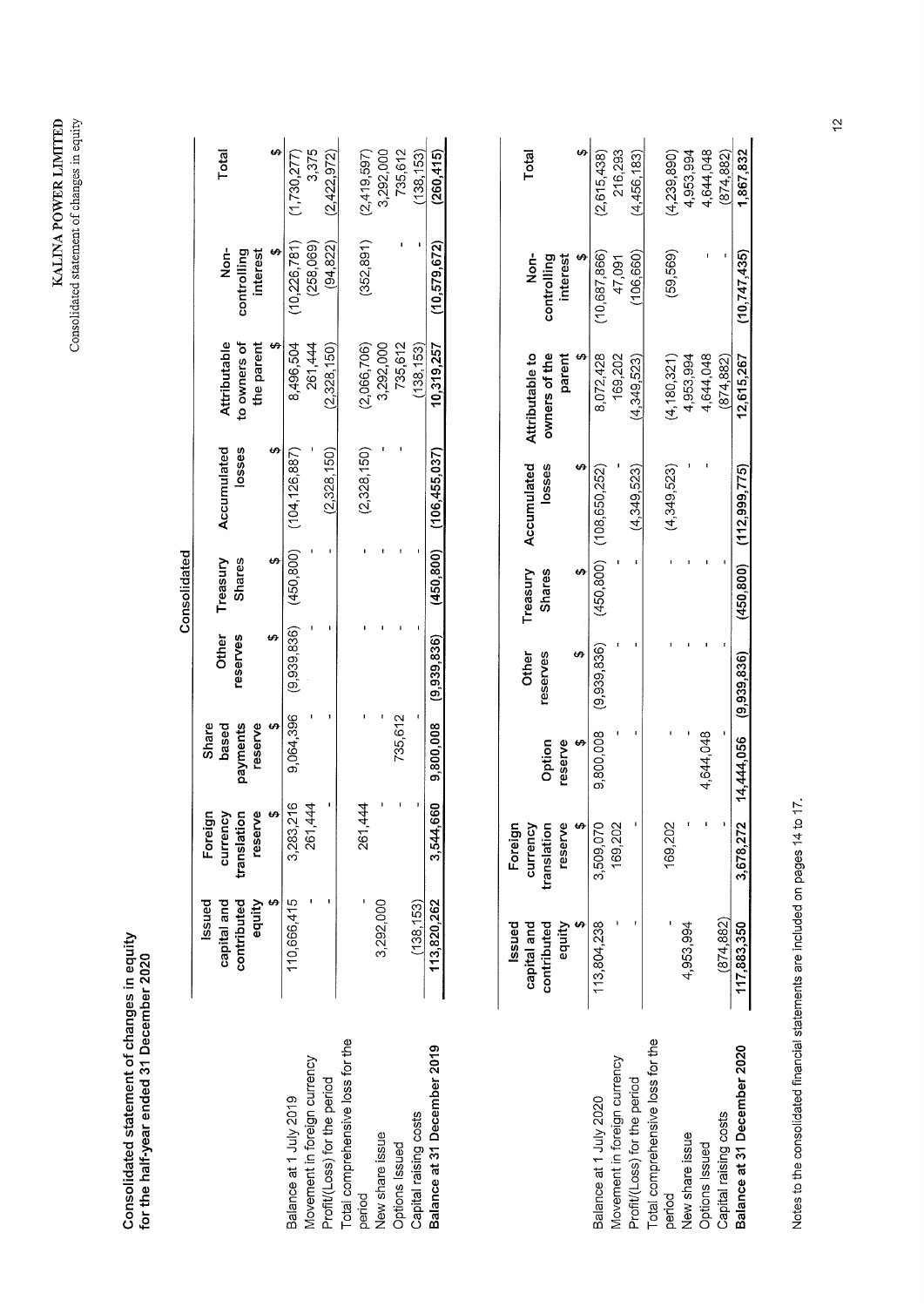# Consolidated cash flow statement<br>for the half-year ended 31 December 2020

|                                                          |                                | Consolidated                   |
|----------------------------------------------------------|--------------------------------|--------------------------------|
|                                                          | Half-year ended<br>31 Dec 2020 | Half-year ended<br>31 Dec 2019 |
|                                                          | \$                             | \$                             |
| Cash flows from operating activities                     |                                |                                |
| Receipts from customers                                  | 1,439                          | 94,374                         |
| Interest and finance costs paid                          |                                | (544)                          |
| Payments to suppliers and employees                      | (3, 265, 430)                  | (2,043,188)                    |
| Interest received                                        | 3,463                          | 692                            |
| Government cash assistance                               | 135,200                        |                                |
| Net cash (used in)/generated by operating activities     | (3, 125, 328)                  | (1,948,666)                    |
|                                                          |                                |                                |
| Cash flows from investing activities                     |                                |                                |
| Proceeds from sale of equity investments                 | 9,554                          |                                |
| Payment for fixed assets                                 | (2,645)                        | (5, 579)                       |
| Payment to term deposits                                 |                                | (14, 628)                      |
| Net cash (used in)/generated by investing activities     | 6,909                          | (20, 207)                      |
| Cash flows from financing activities                     |                                |                                |
| Proceeds from issue of shares and options                | 7,642,070                      | 3,292,000                      |
| Proceeds from options exercised                          | 3,656                          |                                |
| Proceeds from borrowings                                 | 500,000                        | 500,000                        |
| Repayment of borrowings                                  | (500,000)                      | (500,000)                      |
| Capital raising costs                                    | (613, 462)                     | (148,681)                      |
| Net cash (used in)/generated by financing activities     | 7,032,264                      | 3,143,319                      |
|                                                          |                                |                                |
| Net increase/(decrease) in cash and cash equivalents     | 3,913,845                      | 1,174,446                      |
| Cash and cash equivalents at the beginning of the period | 440,600                        | 1,028,238                      |
| Cash and cash equivalents at the end of the period       | 4,354,445                      | 2,202,684                      |

Notes to the consolidated financial statements are included on pages 14 to 17.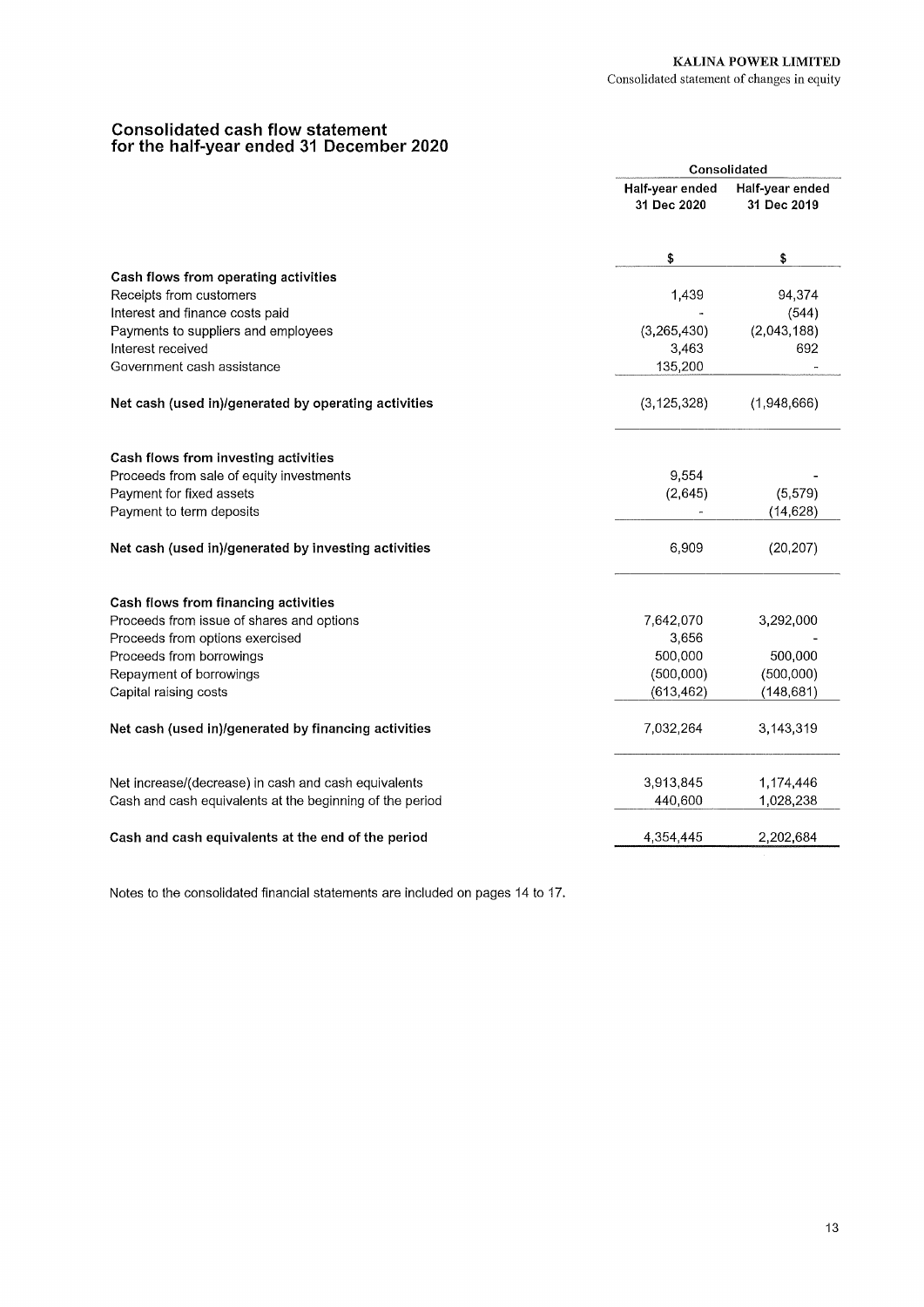## Notes to consolidated financial statements

### 1. Summary of significant accounting policies

### **Basis of Preparation**

These general purpose interim financial statements for the half-year reporting period ended 31 December 2020 have been prepared in accordance with requirements of the Corporations Act 2001 and Australian Accounting Standard AASB 134: Interim Financial Reporting. The Group is a for-profit entity for financial reporting purposes under Australian Accounting Standards

This interim financial report is intended to provide users with an update on the latest annual financial statements of KALINA Power Limited and its controlled entities (referred to as the "Group"). These general purpose financial statements do not include all the notes of the type normally included in annual financial statements. Accordingly these financial statements be read in conjunction with the annual financial statements of the Group for the year ended 30 June 2020, together with any public announcements made during the following half-year.

The same accounting policies and methods of computation have been followed in this interim financial report as were applied in the most recent annual financial statements. The Group has not early adopted any other standard, interpretation or amendment that has been issued but is not yet effective.

The financial statements, except for the cash flow information, have been prepared on an accruals basis and are based on historical costs modified, where applicable, by the measurement at fair value of selected non-current assets, financial assets and financial liabilities.

### COVID-19

The Covid-19 pandemic has caused a number of challenges, including restrictions on travel and meetings which would have otherwise taken place. Working together with various capital providers and engineering partners, management and its advisors have adapted to the situation and continued to be constructively engaged in moving the projects forward. Further these challenges have not had much impact in the fund raising process recently undertaken by the Company.

Whilst Covid-19 has not materially impacted the project development or funding process to date, until vaccine rollout reaches an advanced stage, there is still continued uncertainty as to the duration of and further impact of Covid-19 including (but not limited to) in relation to government, regulatory or health authority actions, work stoppages, lockdowns, quarantines, travel restrictions and the impact on the Australian, Canadian economy. If the risk of spread of Covid-19 continues, and/or the actions taken to combat Covid-19 persist, the Company's operational and financial performance could be impacted. This could also affect delivery of equipment where suppliers and their supply chains are adversely impacted by Covid-19, site specific activities related to site preparation and construction

These interim financial statements were authorised for issue by the board of directors on 25 February, 2021.

### **Accounting Policies**

### Adoption of new and revised accounting standards

The Group has adopted all standards which became effective for the first time during the half year to 31 December 2020. The adoption of these standards has not caused any material adjustments to the reported financial position, performance or cash flow of the Group.

### **Critical Accounting Estimates and Judgements**

The directors evaluate estimates and judgements incorporated into the financial statements based on historical knowledge and best available current information. Estimates assume a reasonable expectation of future events and are based on current trends and economic data, obtained both externally and within the Consolidated Entity.

The key critical accounting estimates and judgements are:

### Going concern

The consolidated entity's operating loss for the half year ended 31 December 2020 amounted to \$4,456,183 (31 December 2019: loss of \$2,422,972), and over that period, the consolidated entity incurred net operating cash outflows of \$3,125,328 (31 December 2019; net operating cash outflows of \$1,948,666). The consolidated entity had net current assets as at 31 December 2020 of \$3.671.197 (30 June 2020; net current liabilities \$724,539). At the date of this report, the Directors have considered the above factors and the additional funds required to accomplish its business objectives and are of the opinion that the consolidated entity will be able to continue as a going concern and will be able to pay its debts as and when they fall due, based on forecasted cash flows through to February 2022.

The above statement is underpinned by certain key assumptions including: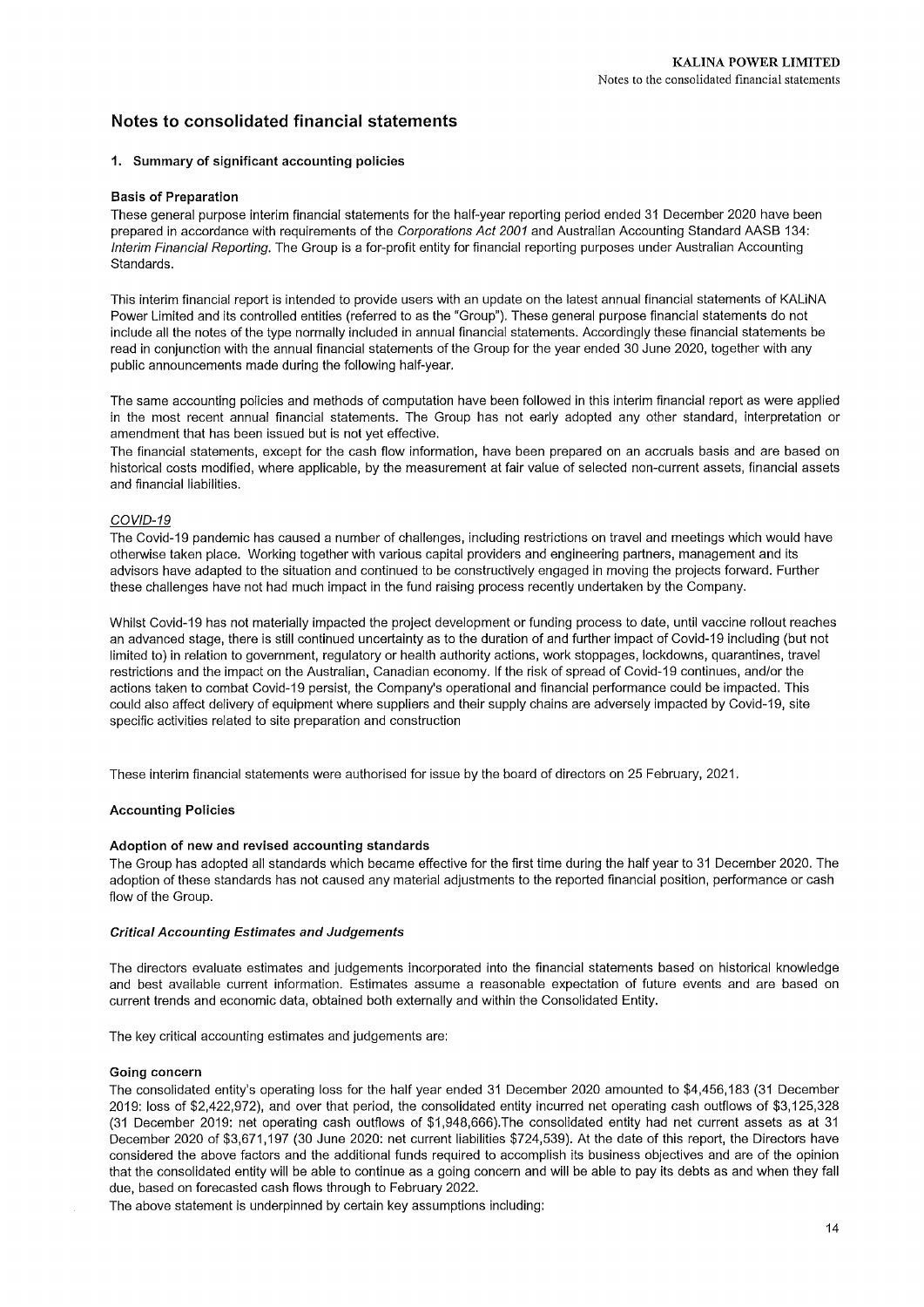- On 28 January 2021, the company announced that Full Notice to Proceed (FNTP) for the first two plants will be  $\bullet$ reached by July 2021. At which stage the Company expects to receive approximately \$7.7m (C\$7.5m) by way of reimbursement of development costs and development fee for the first two projects the Company is currently working on.
- The Company has an \$8m placing facility with Long State Investment Limited for two years till 6 July 2022, which  $\ddot{\phantom{a}}$ allows the Company to draw in tranches of \$400,000. The Company is yet to utilise this facility.

The company has a good track record of raising equity funds and loan funds in the past. In the event that the company is unable to meet some of its objectives as above including achieving FNTP by July 2021, there is material uncertainty whether the consolidated entity will continue as a going concern. If the consolidated entity is unable to continue as a going concern it may be required to realise its assets and discharge its liabilities other than in the normal course of business.

The financial report does not include any adjustments relating to the recoverability and classification of recorded asset amounts or the amounts and classification of liabilities that might be necessary should the consolidated entity not continue as a going concern.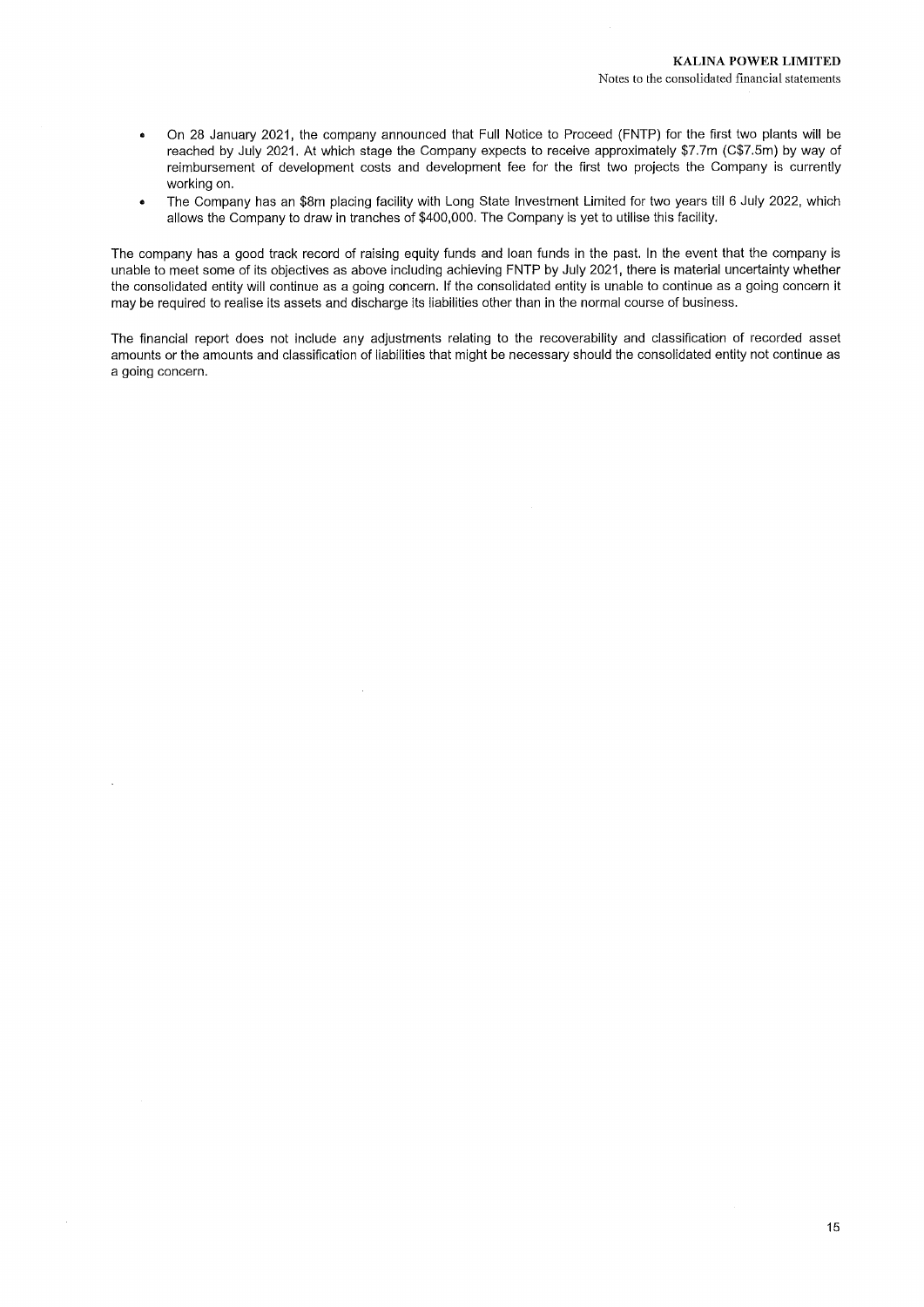### 2. Segment information

The following is an analysis of the Group's revenue and results by reportable operating segments for the periods under review:

|                              |                | Revenue         | Segment profit/(loss) |                |
|------------------------------|----------------|-----------------|-----------------------|----------------|
|                              |                | Half-year ended | Half-year ended       |                |
|                              | 31 Dec<br>2020 | 31 Dec<br>2019  | 31 Dec<br>2020        | 31 Dec<br>2019 |
|                              |                | \$              |                       |                |
| <b>Continuing operations</b> |                |                 |                       |                |
| Investments                  |                |                 | (1,779,611)           | (1,683,169)    |
| Power business               |                |                 | (2,676,572)           | (739,803)      |
| Consolidated segment revenue |                |                 |                       |                |
| Revenue for the period       |                |                 |                       |                |
| Profit/(loss) for the period |                |                 | (4,456,183)           | (2,422,972)    |

Segment loss represents the loss incurred by each segment with the allocation of interest revenue, finance costs and income tax expense. This is the measure reported to the chief operating decision maker for the purpose of resource allocation and assessment of segment performance.

The following is an analysis of the Group's assets by reportable operating segment

|                      | Consolidated |             |
|----------------------|--------------|-------------|
|                      | 31 Dec 2020  | 30 Jun 2020 |
|                      |              |             |
| Investments          | 4,176,459    | 458,824     |
| Power business       | 306,518      | 111,357     |
| Total segment assets | 4,482,977    | 570,181     |
| Unallocated assets   |              |             |
| Total assets         | 4,482,977    | 570,181     |

#### Investments accounted for using the equity method  $3.$

|                              |                                                    |                           |                  | <b>Ownership interest</b> |
|------------------------------|----------------------------------------------------|---------------------------|------------------|---------------------------|
| Name of entity               | Country of incorporation                           | <b>Principal activity</b> | 31 Dec 2020<br>% | 31 Dec 2019<br>%          |
| Associates                   |                                                    |                           |                  |                           |
| Exergy Inc                   | <b>USA</b>                                         | Investment                | 46.0             | 46.0                      |
|                              |                                                    |                           | Consolidated     |                           |
|                              |                                                    |                           | 31 Dec 2020      | 30 Jun 2020               |
|                              |                                                    |                           | \$               | \$                        |
|                              | Reconciliation of movement in investment accounted |                           |                  |                           |
| for using the equity method: |                                                    |                           |                  |                           |
| Balance at start of period   |                                                    |                           | 9,200            | 9,200                     |
| Balance at end of period     |                                                    |                           | 9,200            | 9,200                     |
|                              |                                                    |                           |                  |                           |

### Dividends received from associates

No dividends were received during the half year (31 December 2019: Nil) from the associates.

- Non-current liabilities  $\mathbf{A}$ 31 Dec 2020 30 June 2020 Borrowings (i) 1,786,571 1,881,133
	- Relates to amounts owing to key outside shareholders of New Energy Asia (NEA), on account of expenses incurred  $(i)$ and payable under the loan agreement only when NEA has adequate funds to meet one years working capital requirements after payment of this amount. Interest accrues at 10% per annum.